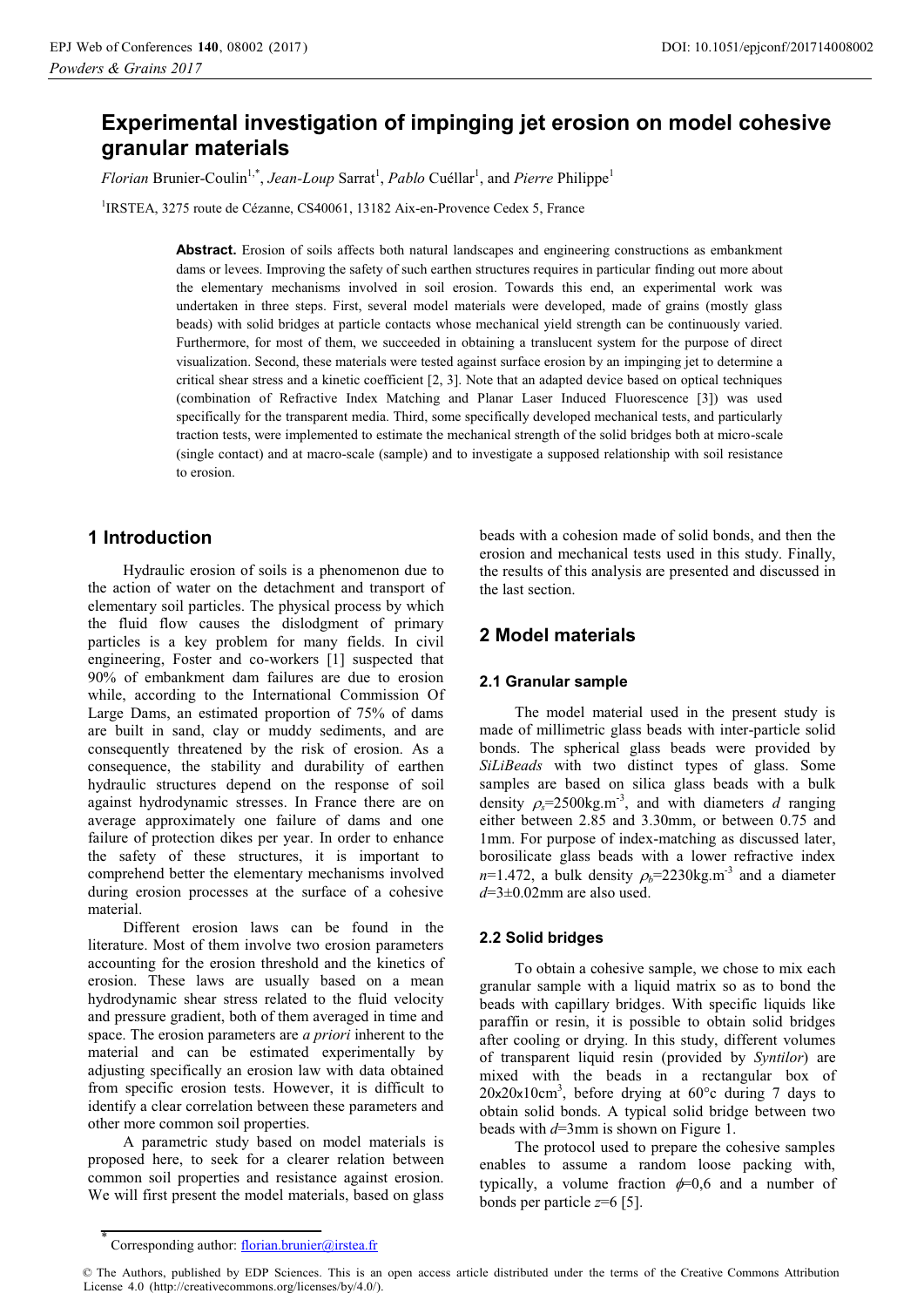

**Fig. 1.** Typical solid bridge of resin between two glass beads of diameter 3mm.

## **3 Experimental set up and protocol**

## **3.1. Index matched round impinging jet**

 One of the most popular erosion test is the JET test proposed by [2], used *in situ* or *ex situ* in laboratory. As sketched in Figure 2, the set-up developed in this study is adapted from the JET test to fulfil the requirements of the optical techniques used to visualise inside the material. The cohesive sample is implemented under a cell of 40cm high and a cross section area  $10x20 \text{cm}^2$ . The cell is slowly saturated with an oil mixture made of light mineral oil supplied by *Sigma-Aldrich* (90% in mass) and immersion oil supplied by *Cargille* (10% in mass). This mixture has the same refractive index than the borosilicate glass beads with a dynamic viscosity  $\mu_f \approx 0.28cP$  and a bulk density  $\rho_f$ =847kg.m<sup>-3</sup>.



**Fig. 2.** Index matched erosion tests with a round impinging jet.

 The upper side of the cell includes two outlets to create an overflow system, and a central inlet connected to a gear pump. The inlet is composed of a metal tube of 4cm length and 5mm of inner diameter  $D_l$  to generate a downward vertical immersed jet at a controlled flow rate supplied by the pump from a liquid reservoir tank.

 To visualise the erosion process, a fluorescent dye (Nile Red supplied by *Fluka*) is added to the immersion fluid, and a planar laser of wavelength 532nm, inside the dye fluorescence spectrum, is placed in the jet axis.

Images are recorded through a high pass optical filter at 580nm by a digital camera with a frame rate up to 20 images per second.

 To analyse the erosion threshold and the evolution of the crater depth  $(\delta x)$ , the jet injection velocity is slowly increased from 0 to 10m/s in almost 1min. This slow acceleration ramp enables to assume a quasi-steady fully developed jet (*i.e.* local velocity on the granular surface can be calculated directly from the injection velocity).

#### **3.2 Mechanical traction test**

 To quantify the cohesive forces contributing to the resistance against erosion, two mechanical tests have been developed to measure the mechanical resistance at different scales. For the larger beads (>1mm), it is possible to extract from the cohesive sample two beads still bonded together. One bead is glued to a movable deck when the upper bead is held up with a micrometric clamp connected to a scale (see Figure 3 on the left). Then the deck is slowly moving downward and the scale measurement is recording until the failure of the bond. The resulting normal traction force of the solid bridge at failure is noted  $F_t^*$ .



**Fig. 3.** Micro-scale traction test between two beads of 3mm (left) and macro-scale traction test on a representative volume of beads of 1mm (right).

For the smaller beads  $(\leq 1$ mm), a second device enables to measure the global de-cohesion stress on a representative volume of cohesive soil. Before drying, the beads mixed with the liquid resin are set in place inside two conical cylinders as showing in Figure 3. After solidification of the capillary bridges (see section 2.2), the load is slowly increased vertically on the upper part until ultimate separation of both parts. The resulting critical force is divided by the circular failure section to calculate a normal stress of de-bonding named  $\tau_t^*$ .

## **4 Results and analysis**

### **4.1. Experimental results**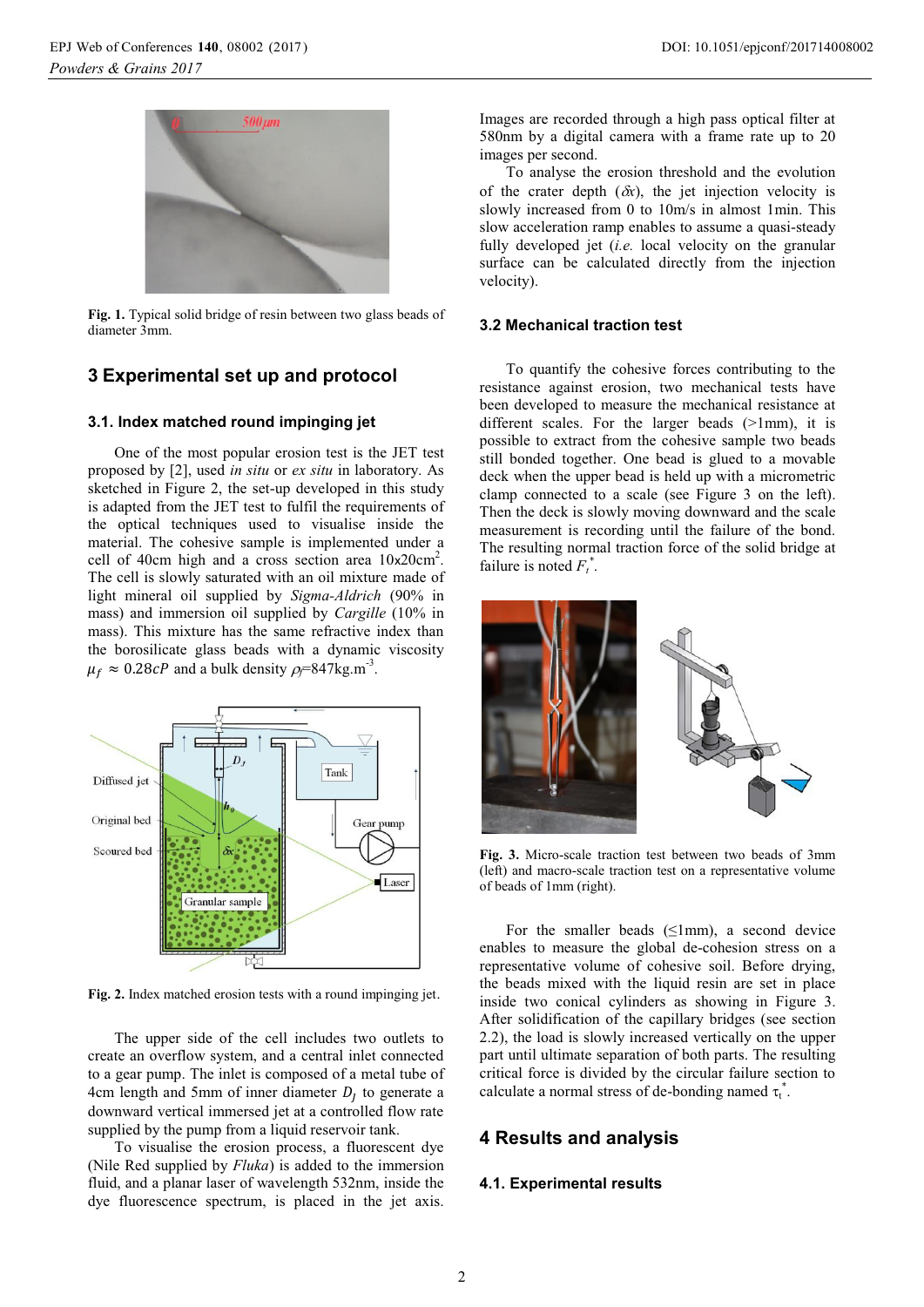### *4.1.1. Erosion tests*

 To compare the impact of cohesion according to the different bead sizes, an adapted variable seems to be the mean thickness of liquid resin (*e*), calculated as the ratio of the volume of resin to the total bead surface. Figure 4 shows as the critical injection velocity generating first beads removal  $(U_l^*)$  increases with *e* for the different bead sizes.



**Fig. 4.** Critical jet injection velocity  $(U_J^*)$  versus mean result thickness (e). Blue circles black squares and red resin thickness (*e)*. Blue circles, black squares, and red triangles stand for borosilicate glass beads of 3mm, silica glass beads of 3mm, and silica glass beads of 1mm respectively.

 From the critical injection velocities, it is possible to calculate the local velocity in the jet centreline,  $u_0^*$ , at the distance  $h_0$  between the nozzle and the granular bed by a theoretical relation given by [6] for a self-similar laminar jet model and validated for the present jet configuration:

$$
u_0^*(h_0) = U_j^* \frac{Re_j^*}{8} \frac{D_j}{(h_0 + 0.048Re_j^*)}
$$
 (1)

where  $U_I^*$  is the injection velocity and  $Re_I^* = \frac{U_I^* D_I}{U_I}$  $v_f$ 

with  $v_f$  the kinematic viscosity of the fluid.



**Fig. 5.** Critical Shields number  $(Sh_{cl}^*)$  as a function of the mean thickness of resin  $(e)$  with the same symbols as the mean thickness of resin (*e*) with the same symbols as used in Figure 4.

 Then, following a previous study by [7], an inertial cohesion-less Shields number  $Sh_{cl}$  is used to account for the erosion threshold of a grain without cohesion and

compares the fluid stress, expressed by  $\rho_f u_0^2$ , and the buoyant weight of the particle without any shape factor. Consequently, the resulting critical value reads:

$$
Sh_{cl}^* = \frac{\rho_f u_0^*^2}{\Delta \rho g d} \tag{2}
$$

with  $\Delta \rho$  the difference between the particle density and the fluid density.

 Figure 5 shows a strong increase of the Shields number with *e* over more than three orders of magnitude, highlighting a great influence of adhesive or cohesive forces on the Shields number as expected [8].

#### *4.1.2. Mechanical resistance of the bonds*

The traction tests realised at different scales enable to quantify the ratio between the buoyant weight of the bead and the critical failure force of the solid bridges by a generalised Bond number. Dimensionally this number can be expressed either from the local traction force or from the global traction stress  $(Bo_m$  or  $Bo_m$ respectively) as:

$$
Bo_m = \frac{\Delta \rho g d^3}{F_t^*} \tag{3}
$$

$$
Bo_M = \frac{\Delta \rho g d}{\tau_t^*} \tag{4}
$$

 The Bond numbers calculated from equations 3 and 4 for beads of 1 and 3mm almost collapse as shown in Figure 6 when plotting against *e*. The decrease of *Bo* with  $e$  (in  $\mu$ m) can be fitted by an inverse relation as represented in dashed line on Figure 6. This relation can be used for purpose of Bond number interpolation.



**Fig.6.** Evolution of the Bond number as a function of the mean thickness of resin with the same symbols as used in Figure 4.

#### **4.2. Discussion**

 The traction stress measured at micro and macroscale can be used to model the impact of the cohesion on the erosion threshold, additionally to weight and friction. A simple assumption is to simply sum the buoyant weight and the cohesive stress in the Shields